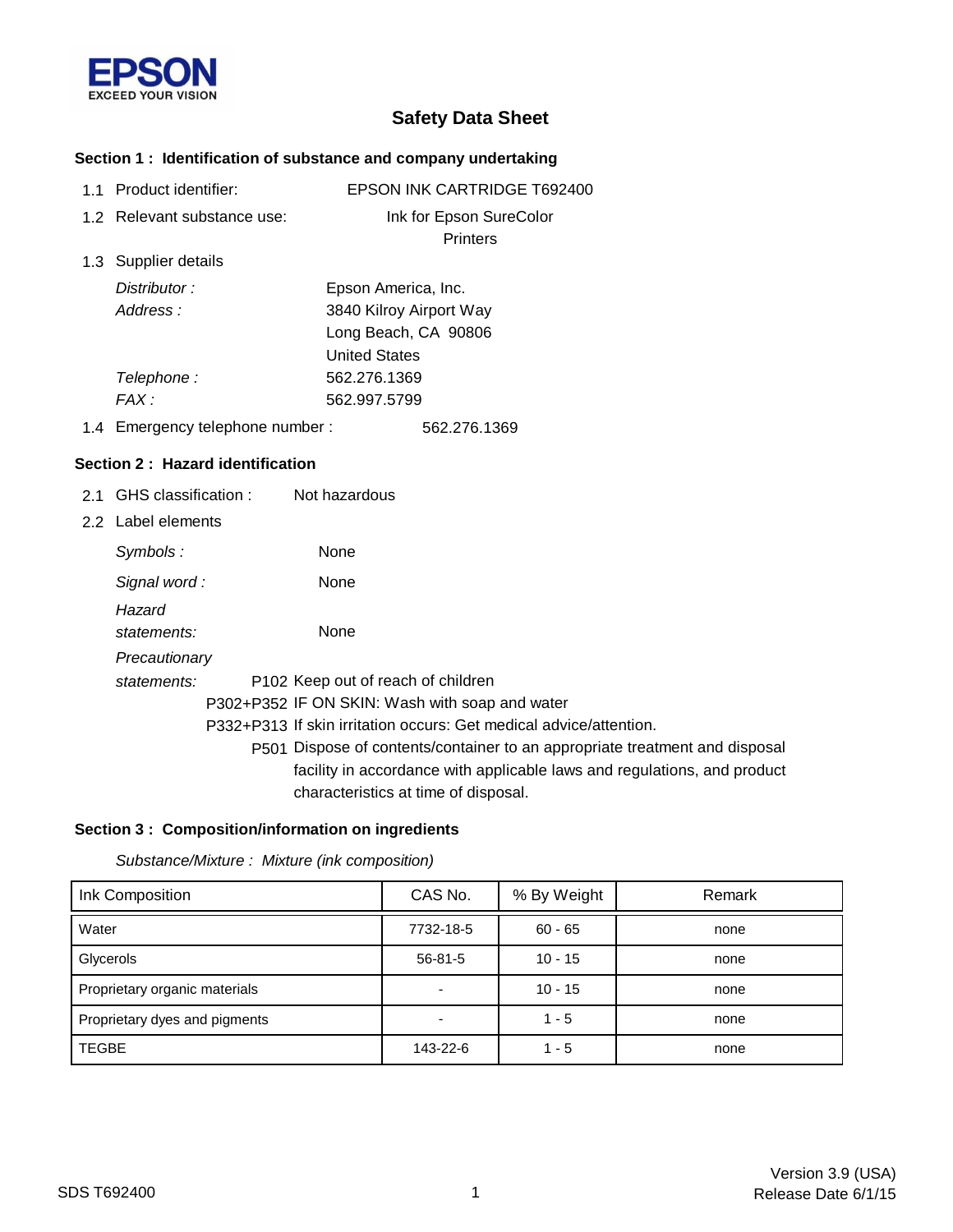

### **Section 4 : First aid measures**

4.1 Description of measures

| Eyes:                                       | Immediately flush with room temperature, low pressure, clean water.<br>Seek medical attention if irritation continues.                                                            |
|---------------------------------------------|-----------------------------------------------------------------------------------------------------------------------------------------------------------------------------------|
| Skin:                                       | IF ON SKIN: Wash with soap and water. Take off contaminated<br>If skin irritation occurs, get medical advice/attention.                                                           |
| Inhalation:                                 | Remove subject to ventilated fresh air. If not breathing, give artificial<br>respiration right away. If breathing is difficult, give oxygen. Seek immediate<br>medical attention. |
| Ingestion:                                  | Seek medical advice, and attention if stomach continues to be upset.                                                                                                              |
| 4.2 Most important<br>symptoms and effects, | Ink contact with skin may cause irritation, swelling, or redness.                                                                                                                 |

both acute and delayed:

4.3 Indication of any immediate medical attention and special treatment needed : Not necessary

#### **Section 5 : Fire-fighting measures**

| 5.1 Extinguishing media               |                                                                       |
|---------------------------------------|-----------------------------------------------------------------------|
| Suitable media :                      | Water spray, dry chemical, carbon dioxide, or alcohol resistant foam. |
| Unsuitable media :                    | None                                                                  |
| 5.2 Special hazards from<br>mixture : | None                                                                  |
| 5.3 Firefighters :                    | Use PPE, avoid a leeward position.                                    |

#### **Section 6 : Accidental release measures**

6.1 Personal precautions, protective equipment, and emergency procedures

*Non-emergency* Eye and skin protection required during clean-up. Use proper ventilation. *personnel :*

*Emergency responders:* None

- 6.2 Environmental precautions : Do not release to sewer, surface, or ground water.
- 6.3 Methods and material for containment and clean-up
	- *Spill containment :* Use sponges to wipe-up ink.
	- Spill clean-up : Rinse area with damp cloth. Place waste in closed container for disposal. Wash hands with soap and water.
	- *Other information :* Do not dispose of waste to sewer.
- 6.4 Reference to other sections : Please refer to Section 13 for disposal.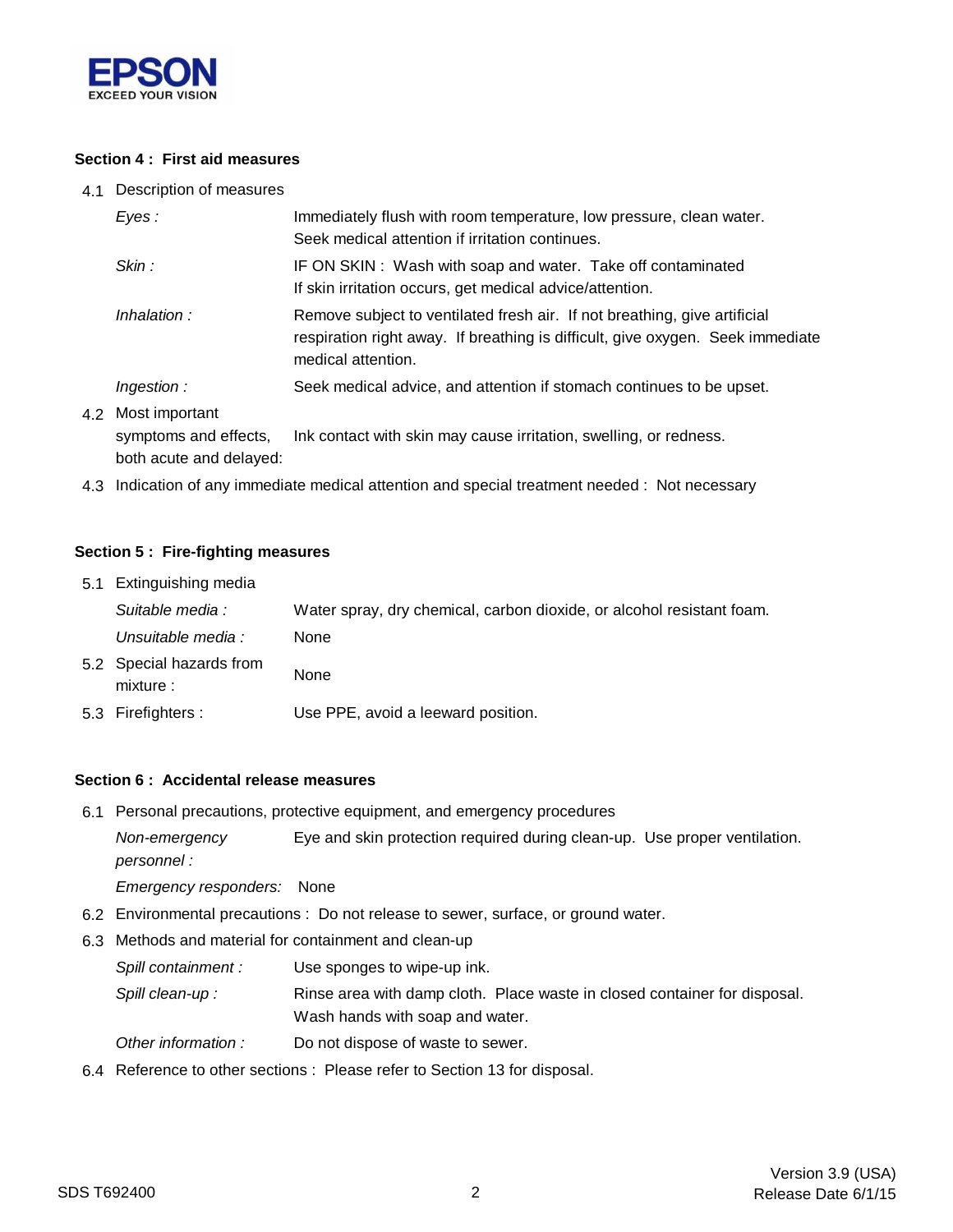

### **Section 7 : Handling and storage**

7.1 Precautions for safe handling

| Recommendations:       | Keep out of reach of children and do not drink ink.<br>Do not dismantle cartridge.                                                                                                                                                          |
|------------------------|---------------------------------------------------------------------------------------------------------------------------------------------------------------------------------------------------------------------------------------------|
| Occupation hygiene:    | Avoid contact with skin, eyes, and clothing.<br>In the case of skin contact, wash with soap and water.                                                                                                                                      |
| 7.2 Safe storage :     | Do not store cartridges in high or freezing temperatures.<br>Keep cartridges out of direct sunlight.<br>Do not store cartridges with oxidizing agents or explosives.<br>Make sure cartridges are dry before insertion into printer housing. |
| 7.3 Specific end uses: | Not specified                                                                                                                                                                                                                               |

### **Section 8 : Exposure controls / personnel protection**

| 8.1 Control parameters : | Glycerols (CAS No. 56-81-5)<br>ACGIH TLV-TWA 8-hour Exposure Limit is 10 mg/m <sup>3</sup> as glycerin mist.                                                                   |
|--------------------------|--------------------------------------------------------------------------------------------------------------------------------------------------------------------------------|
|                          | OSHA Z-1 PEL is 5 mg/m <sup>3</sup> as glycerin mist, respirable fraction.                                                                                                     |
|                          | OSHA Z-1 PEL is 15 mg/m <sup>3</sup> as glycerin mist, total dust.                                                                                                             |
| 8.2 Exposure controls    |                                                                                                                                                                                |
| Engineering controls :   | Proper ventilation                                                                                                                                                             |
| Personal protection:     | Personal protective equipment is not required under suitable use.<br>If there is a possibility of ink exposure, wear protective gloves, clothing, eye,<br>and face protection. |
|                          | Respiratory protection is not required under suitable use.                                                                                                                     |
|                          | Thermal hazards are not known under suitable use.                                                                                                                              |
| Environmental exposure   |                                                                                                                                                                                |
| controls:                | Not established                                                                                                                                                                |

## **Section 9 : Physical and chemical properties**

9.1 Physical and chemical properties

| Appearance:              | Yellow liquid                               |
|--------------------------|---------------------------------------------|
| Odor :                   | Slight                                      |
| Odor threshold:          | No data available                           |
| $pH$ :                   | $9.0 - 10.0$                                |
| Melting point:           | Less than $0^{\circ}$ C                     |
| Freezing point:          | Less than $0^{\circ}$ C                     |
| Initial boiling point:   | Greater than 100°C                          |
| Boiling range:           | Greater than 100°C                          |
| Flash point :            | Greater than 120°C (closed cup, ASTM D3278) |
| Evaporation rate :       | No data available                           |
| Flammability(solid/gas): | Not applicable (liquid)                     |
| Upper/lower              |                                             |
| flammability:            | No data available                           |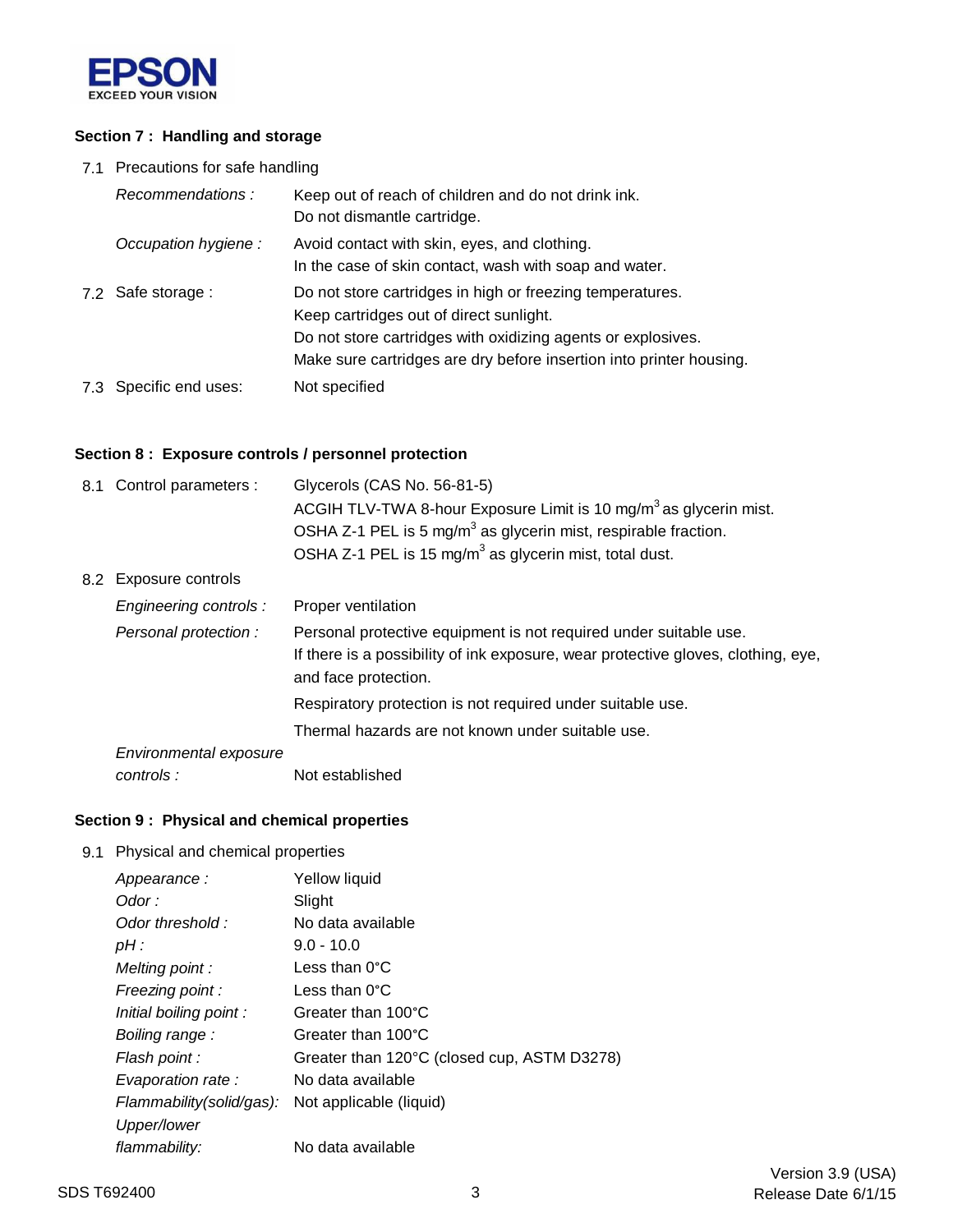

| Upper/lower             |                                     |
|-------------------------|-------------------------------------|
| explosive limits :      | No data available                   |
| Vapor pressure :        | No data available                   |
| Vapor density:          | Greater than 1 (air = 1)            |
| Relative density:       | 1.07 at $20^{\circ}$ C              |
| Solubility(ies):        | Soluble in water                    |
| Partition coefficient : | N-octanol/water, no data available  |
| Auto ignition temp :    | No data available                   |
| Decomposition temp:     | No data available                   |
| Viscosity :             | Less than 5 mPa-s at $20^{\circ}$ C |
| Explosive properties :  | None                                |
| Oxidizing properties :  | None                                |

# **Section 10 : Stability and reactivity**

| 10.1 Reactivity:                              | Stable under normal temperature and pressure           |
|-----------------------------------------------|--------------------------------------------------------|
| 10.2 Chemical stability:                      | Stable under normal temperature and pressure           |
| 10.3 Hazard reactions :                       | None                                                   |
| 10.4 Conditions to avoid :                    | High and freezing temperatures                         |
|                                               | 10.5 Incompatible materials : Oxidizers and explosives |
| 10.6 Hazard decomposition : No data available |                                                        |
|                                               |                                                        |

# **Section 11 : Toxicological information**

11.1 Toxicological effects

| Acute toxicity Oral LD $_{50}$ :   | $>5000$ mg/kg (rats)  |
|------------------------------------|-----------------------|
| Acute toxicity Dermal LD $_{50}$ : | $>$ 2000 mg/kg (rats) |
| Irritation Eye :                   | No data available     |
| Irritation Skin:                   | No data available     |
| Corrosivity:                       | No data available     |
| Sensitization:                     | No data available     |
| Carcinogenicity:                   | No data available     |
| Mutagenicity:                      | No data available     |
| Reproduction toxicity:             | No data available     |
|                                    |                       |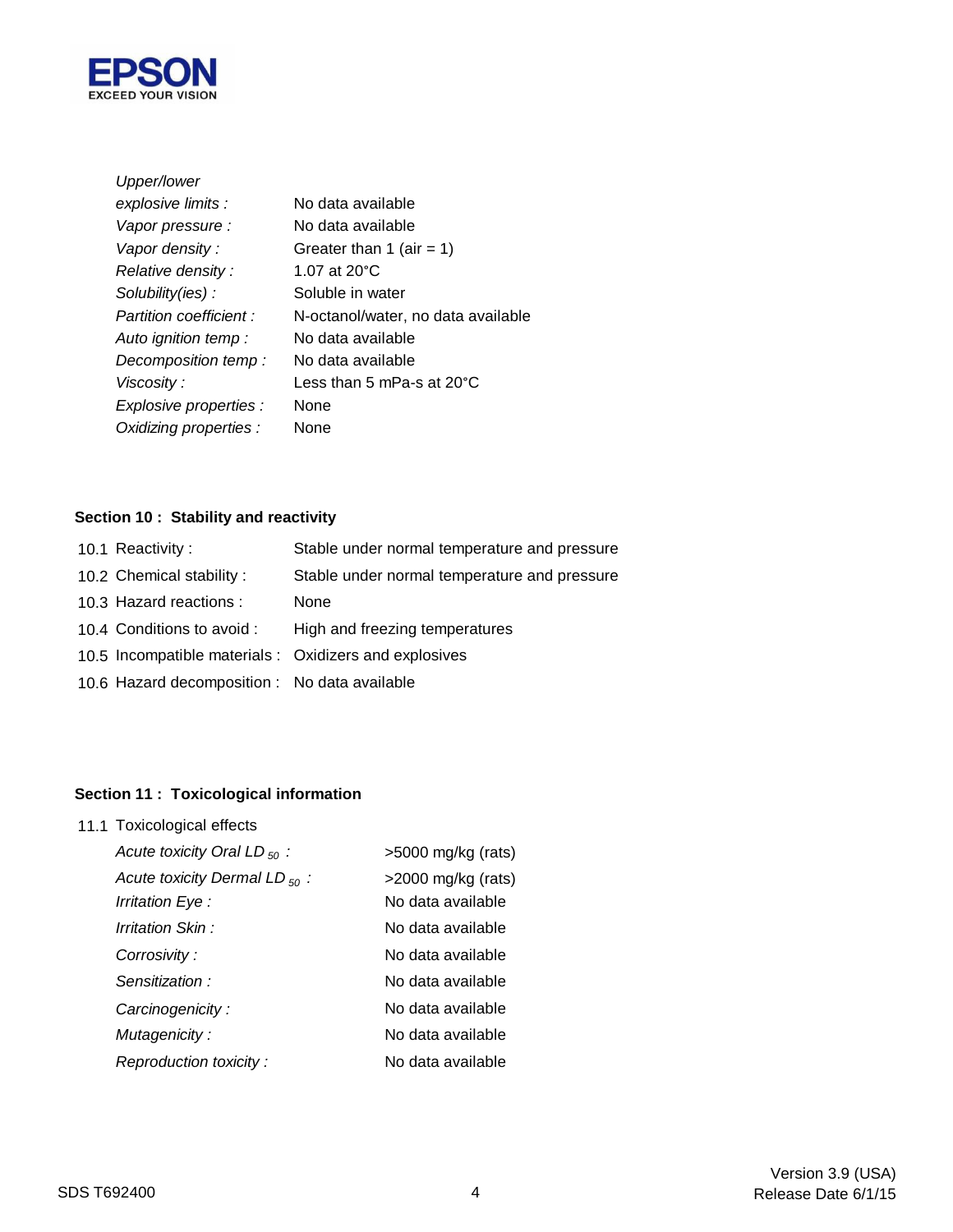

## **Section 12 : Ecological information**

| 12.1 Toxicity:                      | No data available |
|-------------------------------------|-------------------|
| 12.2 Persistence and degradability: | No data available |
| 12.3 Bio accumulative potential :   | No data available |
| 12.4 Mobility in soil:              | No data available |
| 12.5 PBT and vPvB assessment :      | No data available |
| 12.6 Other adverse effects :        | No data available |

#### **Section 13 : Disposal considerations**

| 13.1 Waste treatment | Disposal should be in accordance with federal, state, and local |
|----------------------|-----------------------------------------------------------------|
| methods:             | requirements.                                                   |

#### **Section 14 : Transportation information**

| Not applicable                         |                                                                                                                                                                                                                                                    |
|----------------------------------------|----------------------------------------------------------------------------------------------------------------------------------------------------------------------------------------------------------------------------------------------------|
|                                        |                                                                                                                                                                                                                                                    |
|                                        |                                                                                                                                                                                                                                                    |
| Not applicable                         |                                                                                                                                                                                                                                                    |
|                                        |                                                                                                                                                                                                                                                    |
|                                        |                                                                                                                                                                                                                                                    |
|                                        | Not applicable                                                                                                                                                                                                                                     |
| 14.1 UN number:<br>14.4 Packing group: | 14.2 Proper shipping name: Not applicable<br>14.3 Transport hazard class: Not applicable<br>14.5 Environmental hazards : Not applicable<br>14.6 Special precautions : Not applicable<br>14.7 Bulk transport Annex II of MARPOL 73/78 and IBC Code: |

## **Section 15 : Regulation information** (safety, health, and environmental)

| 15.1 U.S. Information            |                                                                 |
|----------------------------------|-----------------------------------------------------------------|
| OSHA Inhalation Hazard:          | Not Regulated (29 CFR 1910.1000(d)(1)(i))                       |
| TSCA Sec. 4(a) FinalTest Rules : | Not Regulated                                                   |
| TSCA Sec. 5 SNUR :               | Not Regulated                                                   |
| TSCA Sec.8(a) PAIR :             | Not Regulated                                                   |
| TSCA Sec. 12(b) 1-time Export :  | Not Regulated                                                   |
| Clean Air Act Sec. 112 HAP :     | TEGBE (CAS# 143-22-6)                                           |
| EPCRA Sec. 313 (SARATitle III) : | Not Regulated                                                   |
| <b>NFPA Hazard Rating:</b>       | Health(1), Flammability(1), Instability/Reactivity(0), Other(0) |
| HMIS Hazard Rating:              | Health(1), Flammability(1), Instability/Reactivity(0), PPE (D)  |
| California Proposition 65 :      | Not Regulated                                                   |
| 15.2 Canada Information:         |                                                                 |
| WHMIS Controlled Product:        | Not applicable (manufactured article)                           |
| 15.3 Chemical safety             |                                                                 |
| assessment:                      | Chemical safety assessment on ink has not been conducted        |